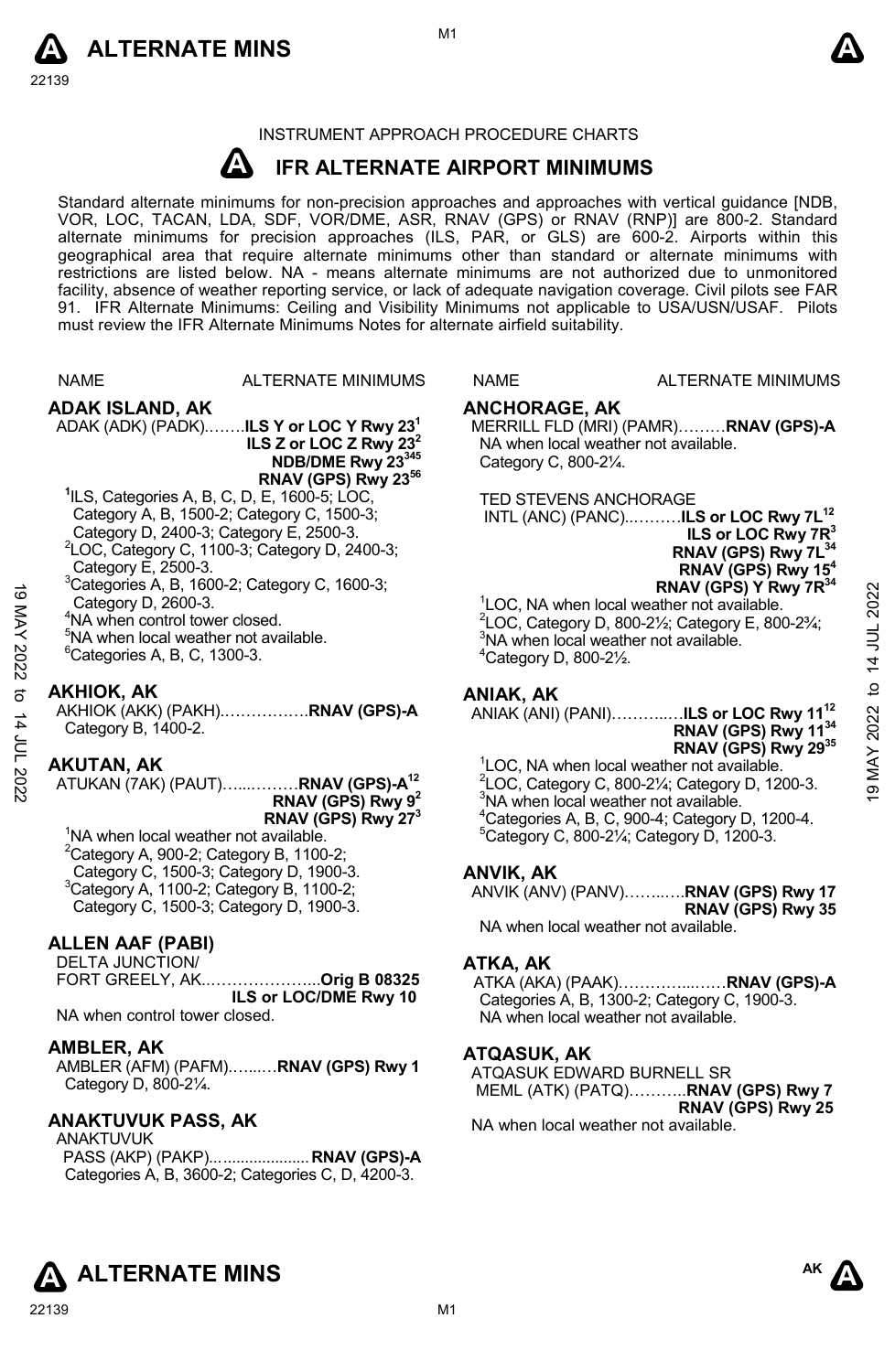

22139

|  | N∆M |  |
|--|-----|--|

NAME ALTERNATE MINIMUMS NAME ALTERNATE MINIMUMS

**BETHEL, AK** 

BETHEL

 (BET) (PABE)…….….…**ILS Y or LOC Y Rwy 19R1 ILS Z or LOC Z Rwy 19R1 RNAV (GPS) Rwy 1R** 

**VOR Rwy 1L** 

NA when local weather not available. <sup>1</sup>NA when control tower closed.

#### **BETTLES, AK**

BETTLES (BTT) (PABT)………**RNAV (GPS) Rwy 2 RNAV (GPS) Rwy 20 VOR Rwy 2** 

Category D, 800-2¼.

#### **BREVIG MISSION, AK**

BREVIG

 MISSION (KTS) (PFKT)…...**RNAV (GPS) Rwy 1212 RNAV (GPS) Rwy 303**  <sup>1</sup>NA when local weather not available.  $2$ Category B, 1500-2. 3 Category A, 1100-4; Category B, 1500-4; Category C, 1800-4.

#### **BUCKLAND, AK**

BUCKLAND (BVK) (PABL)…..**RNAV (GPS) Rwy 11 RNAV (GPS) Rwy 29** 

NA when local weather not available.

#### **CHEVAK, AK**

CHEVAK (VAK) (PFCL)…….…**RNAV (GPS) Rwy 2 RNAV (GPS) Rwy 20**  NA when local weather not available.

**CLARKS POINT, AK** 

CLARKS POINT (CLP) (PAWS)………………...**RNAV (GPS) Rwy 36** 

NA when local weather not available.

#### **COLD BAY, AK**

COLD BAY (CDB) (PACD)…...**ILS or LOC Rwy 151 LOC BC Rwy 332 RNAV (GPS) Rwy 152 RNAV (GPS) Rwy 262 RNAV (GPS) Rwy 332 VOR Rwy 152**  1 LOC, Category D, 800-2½.

 $2$ Category D, 800-2 $\frac{1}{2}$ .

#### **CORDOVA, AK**

MERLE K (MUDHOLE) SMITH (CDV) (PACV)…….…..**ILS or LOC Rwy 271 RNAV (GPS) Rwy 272** 

NA when local weather not available. 1 LOC, Category D, 1500-3.  $2$ Category D, 1500-3.

#### **DEADHORSE, AK**

DEADHORSE (SCC) (PASC)…..**ILS or LOC Rwy 6 LOC BC Rwy 24 RNAV (GPS) Z Rwy 6** NA when local weather not available.

#### **DEERING, AK**

DEERING (DEE) (PADE)…… . **RNAV (GPS) Rwy 3 RNAV (GPS) Rwy 12 RNAV (GPS) Rwy 21 RNAV (GPS) Rwy 30**  Category B, 900-2; Category C, 900-2¼.

#### **DILLINGHAM, AK**

DILLINGHAM (DLG) (PADL)………...**LOC Rwy 191 RNAV (GPS) Rwy 11 RNAV (GPS) Rwy 191 VOR Rwy 1**

Category D, 800-2¼. <sup>1</sup>NA when local weather not available.

#### **EAGLE, AK**

EAGLE (EAA) (PAEG)…………….. **RNAV (GPS)-A**  NA when local weather not available. Categories A, B, 1900-2; Category C, 2200-3.

#### **EMMONAK, AK**

EMMONAK (ENM) (PAEM)….**RNAV (GPS) Rwy 16 RNAV (GPS) Rwy 34 VOR Rwy 16** 

NA when local weather not available.

#### **FAIRBANKS, AK**

FAIRBANKS INTL (FAI) (PAFA)………....…**ILS or LOC Rwy 2L1 ILS Z or LOC Z Rwy 20R1 VOR or TACAN Rwy 20R2**  1 LOC, Category E, 800-2¼. 19 MAY 2022 to 14 JUL 202219 MAY 2022 to 14 JUL 2022

 $2$ Category E, 800-2 $\frac{1}{4}$ .

#### **GAMBELL, AK**

GAMBELL (GAM) (PAGM)…….**NDB/DME Rwy 341 NDB Rwy 162 RNAV (GPS) Rwy 163 RNAV (GPS) Rwy 3445**   $1$ Categories A, B, 900-2; Category C, 900-2 $\frac{1}{2}$ ;

Category D, 900-2¾.  $^{2}$ Categories A, B, 1000-2; Categories C, D, 1000-3.  $3$ Categories C, D, 900-2 $\frac{1}{2}$ . 4 NA when local weather not available. <sup>5</sup>Categories A, B, 1000-2; Category C, 1000-2¾; Category D, 1000-3.

#### **GOLOVIN, AK**

GOLOVIN (GLV) (PAGL)..….…**RNAV (GPS) Rwy 3 RNAV (GPS)-A** 

Category D, 1000-3

# **ALTERNATE MINS**



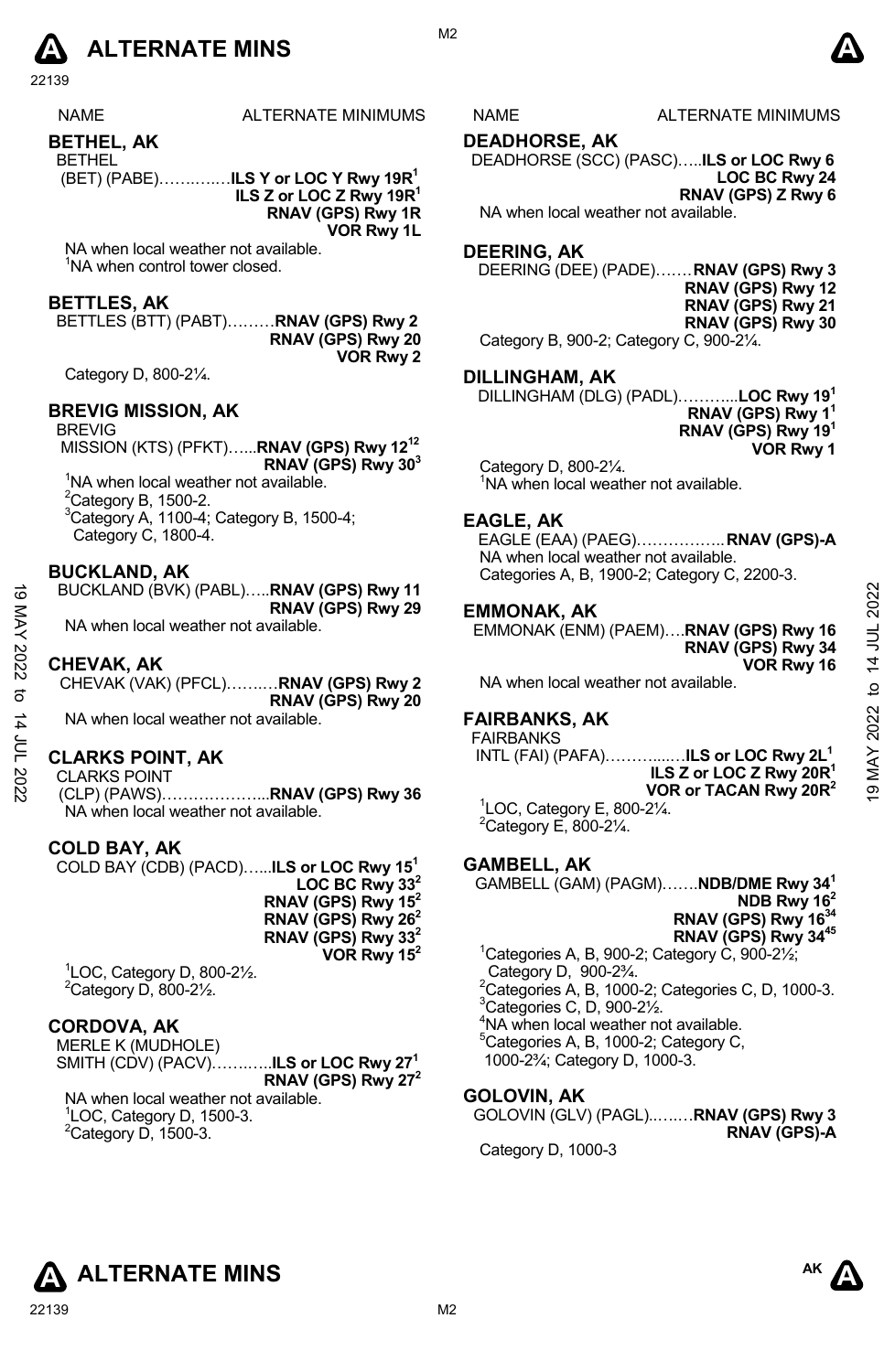### **A** ALTERNATE MINS  $\bullet$

22139

| <b>NAME</b>         | ALTERNATE MINIMU |
|---------------------|------------------|
| $A11A + A111A + B1$ |                  |

**GUSTAVUS, AK**  GUSTAVUS

(GST) (PAGS)………………**RNAV (GPS) Rwy 2912 VOR/DME Rwy 293** 

1 Category C, 1000-2¾; Category D, 1200-3. <sup>2</sup>NA when local weather not available.  $3$ Categories A, B, 1300-2; Categories C, D, 1300-3.

#### **HOLY CROSS, AK**

HOLY

CROSS (HCA) (PAHC)……….**RNAV (GPS) Rwy 11 RNAV (GPS) Rwy 192**

NA when local weather not available. **1** Categories A, B, 900-2; Category C, 900-2½; Category D, 900-2¾.

2 Categories A, B, 1000-2; Category C, 1000-2¾; Category D, 1000-3.

#### **HOMER, AK**

HOMER (HOM) (PAHO)..…..……………**LOC Rwy 4 LOC BC Rwy 22 RNAV (GPS) Y Rwy 4 RNAV (GPS) Y Rwy 22**

Category D, 800-2¼.

#### **HOOPER BAY, AK**

HOOPER BAY (HPB) (PAHP)..…**VOR/DME Rwy 31**  NA when local weather not available.

#### **IGIUGIG, AK**

IGIUGIG (IGG) (PAIG).………...**RNAV (GPS) Rwy 5 RNAV (GPS) Rwy 23**  NA when local weather not available.

**ILIAMNA, AK** 

ILIAMNA (ILI) (PAIL)..……..……………**NDB Rwy 36 RNAV (GPS) Rwy 8 RNAV (GPS) Rwy 18 RNAV (GPS) Rwy 26 RNAV (GPS) Rwy 36** 

Category D, 1600-3

#### **KAKE, AK**

KAKE (AFE) (PAFE)…………….**NDB/DME Rwy 111 RNAV (GPS) Rwy 112** NA when local weather not available. <sup>1</sup> Categories A, B, 1000-2; Category C, 1000-2<sup>3</sup>/<sub>4</sub>.<br><sup>2</sup> Categories A, B, 1000-2; Category C, 1000-2.  $2C$ ategories A, B, 1000-2; Category C, 1000-3.

#### **KALSKAG, AK**

| KALSKAG (KLG) (PALG) <b>RNAV (GPS)-A</b> |                         |
|------------------------------------------|-------------------------|
|                                          | <b>RNAV (GPS) Rwy 6</b> |
| NA whop local woather not available      |                         |

NA when local weather not available.

#### **KALTAG, AK**

KALTAG (KAL) (PAKV).……....**RNAV (GPS) Rwy 31 RNAV (GPS) Rwy 2123** 1 Category A, 1100-2; Categories B, C, 1100-3.  $2$ Category C, 1100-3.

<sup>3</sup>NA when local weather not available.

#### **KENAI, AK**

#### KENAI

 MUNI (ENA) (PAEN).…....**ILS Y or LOC Y Rwy 20R1 RNAV (GPS) Rwy 2L2 RNAV (GPS) Rwy 20R2 VOR Rwy 2L2 VOR Rwy 20R2** 

 ${}^{1}$ LOC, Category E, 800-2 $\frac{1}{4}$ ; <sup>2</sup>NA when local weather not available.

#### **KETCHIKAN, AK**

KETCHIKAN

 INTL (KTN) (PAKT)………**ILS Y or LOC Y Rwy 111 ILS Z or LOC Z Rwy 11 LOC X Rwy 11<sup>2</sup> RNAV (GPS)-B3**

1 LOC, Categories C, D, 800-2½.  $2$ Category A, 2100-2; Category B, 2600-2; Category C, 3000-3; Category D, 3300-3.  $3$ Category A, 1900-2; Category B, 2600-2; Categories C, D, 2800-3. HOOPER BAY, AK<br>
HOOPER BAY (HPB) (PAHP)....VOR/DME Rwy 31<br>
Ma when local weather not available.<br>
NA when local weather not available.<br>
Category A, 1900-3; Category B, 2600-2;<br>
Category A, 1900-2; Category B, 2600-2;<br>
Ca

#### **KING COVE, AK**

KING COVE (KVC) (PAVC)………….**RNAV (GPS)-A**  NA when local weather not available. Category A, 2000-6; Category B, 2400-6.

#### **KING SALMON, AK**

KING SALMON (AKN) (PAKN)….**ILS Y or LOC Y Rwy 121 LOC BC Rwy 3012 RNAV (GPS) Rwy 122 RNAV (GPS) Rwy 302**

 **VOR Y or TACAN Y Rwy 122 VOR Y or TACAN Y Rwy 302**

<sup>1</sup>NA when control tower closed.  $^{2}$ Category D, 900-2¾; Category E, 900-3.

#### **KIPNUK, AK**

KIPNUK (IIK) (PAKI)...………....**RNAV (GPS) Rwy 17 RNAV (GPS) Rwy 35**  NA when local weather not available.

#### **KIVALINA, AK**

KIVALINA (KVL) (PAVL)...……..**RNAV (GPS) Rwy 12 RNAV (GPS) Rwy 30**  NA when local weather not available.

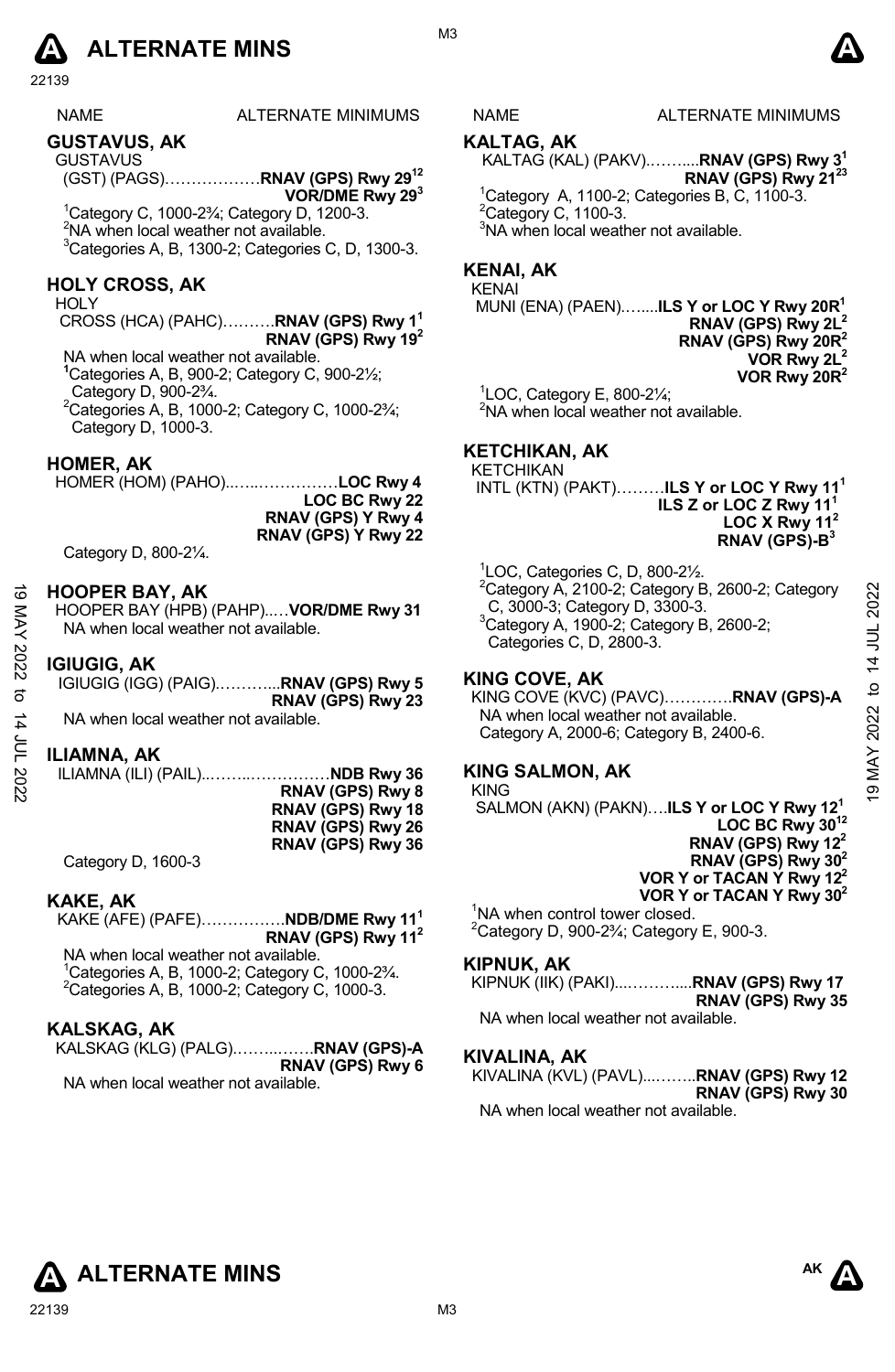### **A** ALTERNATE MINS  $\bullet$

22139

NAME ALTERNATE MINIMUMS NAME ALTERNATE MINIMUMS

**KLAWOCK, AK**  KLAWOCK (AKW) (PAKW) ……….**NDB/DME Rwy** 

**21 RNAV (GPS) Rwy 2023 RNAV (GPS) Y Rwy 224** 

1 Categories A, B, 1100-2; Category C, 1100-3.  $2$ NA when local weather not available.  ${}^{3}$ Categories A, B, 2400-2.

4 Categories A, B, 1200-2, Category C, 1300-3.

#### **KODIAK, AK**

#### KODIAK (ADQ) (PADQ)….**ILS Y or LOC Y Rwy 261 RNAV (GPS) Rwy 262 VOR Rwy 263**

<sup>1</sup>ILS, Categories A, B, C, 700-3; Category D, 800-3; LOC, Categories A, B, 800-2½; Categories C, D, 1100-3.

 $2^2$ Categories A, B, 900-2; Category C, 1000-2 $\frac{1}{2}$ ; Category D, 2000-3.

 $3$ Category C, 1100-3.

#### **KOLIGANEK, AK**

KOLIGANEK (JZZ) (PAJZ)...….**RNAV (GPS) Rwy 9 RNAV (GPS) Rwy 27** 

NA when local weather not available.

#### **KOTZEBUE, AK**

RALPH WIEN

MEML (OTZ) (PAOT)….….........**ILS or LOC Rwy 91 RNAV (GPS) Rwy 92 RNAV (GPS) Rwy 272 VOR Rwy 92 VOR Rwy 272** 

1 LOC, Category D, 800-2¼.  $2$ Category D, 800-2 $\frac{1}{4}$ .

#### **LADD AAF (PAFB)**

FAIRBANKS/ FORT WAINWRIGHT, AK….………………**NDB A1 RNAV (GPS) Rwy 252**  <sup>1</sup>Categories A, B, 1000-2; Category C, 1000-2¾; Category D, 1000-3.

 $2$ Category D, 800-2 $\frac{1}{4}$ .

### **MANOKOTAK, AK**

MANOKOTAK (MBA) (PAMB) ........... .……….**RNAV (GPS) Rwy 3 RNAV (GPS) Rwy 21** 

NA when local weather not available.

#### **MARSHALL, AK**

MARSHALL DON HUNTER SR (MDM) (PADM).……….….....**RNAV (GPS) Rwy 7**<sup>1</sup> **RNAV (GPS)-A2** NA when local weather not available.  $1$ Categories A, B, 1000-2.  $2$ Category B, 900-2.

#### **MC GRATH, AK**

MC GRATH (MCG) (PAMC).……**LOC/DME Rwy 16 RNAV (GPS) Rwy 16 VOR/DME-C** 

Category C, 1200-3; Category D, 1300-3.

#### **MEKORYUK, AK**

MEKORYUK (MYU) (PAMY).…**RNAV (GPS) Rwy 6 RNAV (GPS) Rwy 24** 

NA when local weather not available. Category D, 900-2½.

#### **MINCHUMINA, AK**

MINCHUMINA (MHM) (PAMH).……….**NDB Rwy 31 RNAV (GPS) Rwy 32 RNAV (GPS) Rwy 212**

1 Categories A, B, 1000-2; Category C, 1000-2¾; Category D, 1000-3. 2 Category C, 800-2¼; Category D, 800-2½.

#### **NENANA, AK**

NENANA MUNI (ENN) (PANN)……...**NDB Rwy 4L RNAV (GPS) Rwy 4L** 

NA when local weather not available. Category C, 900-2½; Category D, 900-2¾.

#### **NEW STUYAHOK, AK**

NEW STUYAHOK (KNW) (PANW)…………........**RNAV (GPS) Rwy 14 RNAV (GPS) Rwy 32**  NA when local weather not available. 19 MAY 2022 to 14 JUL 202219 MAY 2022 to 14 JUL 2022

#### **NOATAK, AK**

NOATAK (WTK) (PAWN)..…….**RNAV (GPS) Rwy 1 RNAV (GPS) Rwy 19**  Category D, 800-2¼.

#### **NOME, AK**

NOME (OME) (PAOM)…...**ILS Z or LOC Z Rwy 281 VOR Rwy 282**

 $1$ ILS, Category D, 700-2.  $2^2$ Categories A, B, 1000-2; Category C, 1000-2 $\frac{2}{4}$ ; Category D, 1000-3.

#### **NOORVIK, AK**

ROBERT/BOB/CURTIS

 MEML (D76) (PFNO)...........….**RNAV (GPS) Rwy 6 RNAV (GPS) Rwy 24** 

NA when local weather not available. Category D, 800-2¼.

#### **NORTHWAY, AK**

NORTHWAY (ORT) (PAOR)….**RNAV (GPS) Rwy 5 RNAV (GPS) Rwy 23 VOR/DME-A** 

NA when local weather not available. Category D, 800-2¼.



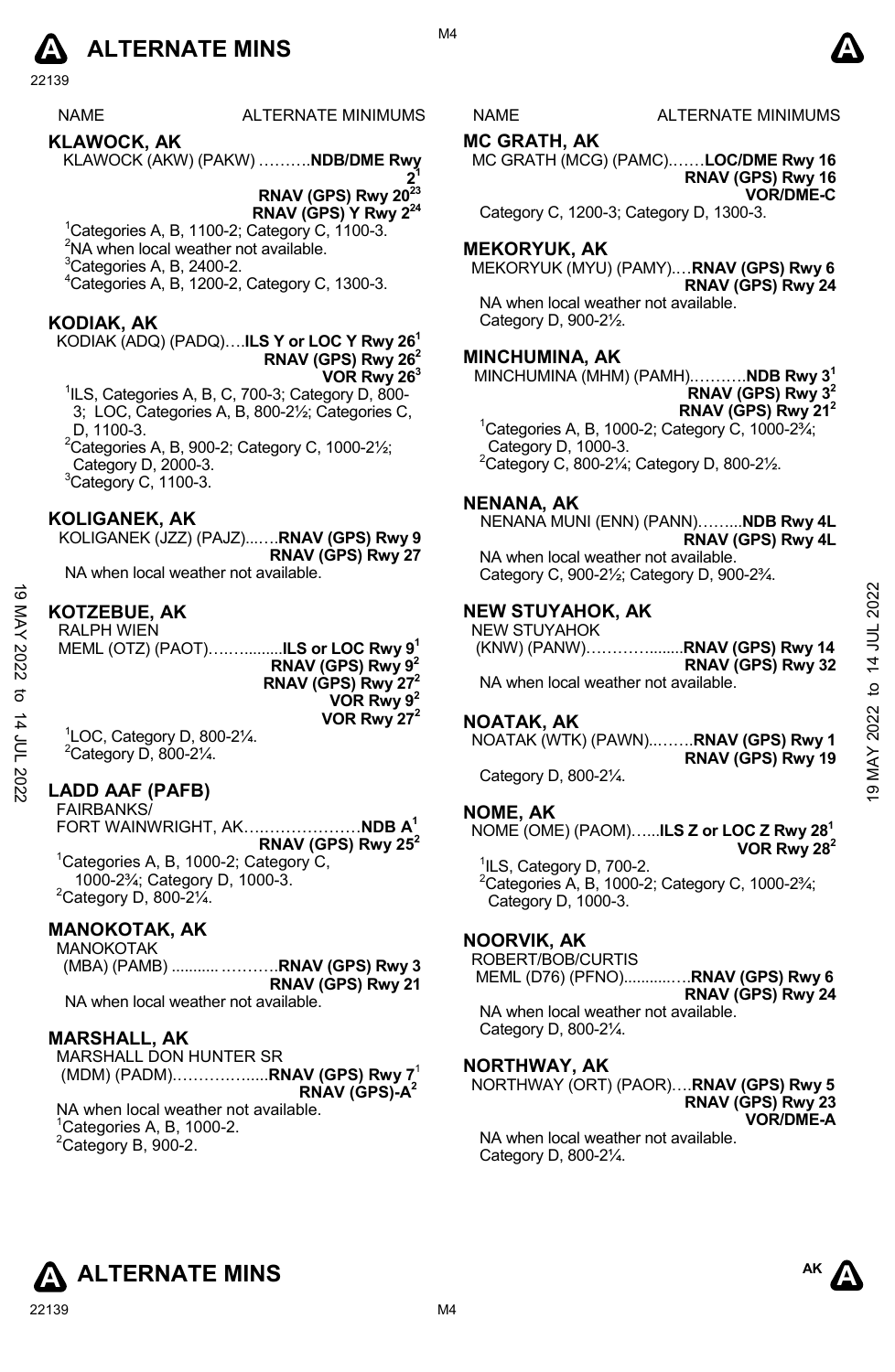### **A** ALTERNATE MINS  $\bullet$

22139

NAME ALTERNATE MINIMUMS NAME ALTERNATE MINIMUMS

**NUIQSUT, AK**  NUIQSUT (AQT) (PAQT)…...…**RNAV (GPS) Rwy 5 RNAV (GPS) Rwy 23** 

NA when local weather not available.

#### **PALMER, AK**

WARREN "BUD" WOODS PALMER MUNI (PAQ) (PAAQ)...............**RNAV (GPS) Rwy 10 RNAV (GPS)-A** 

Categories C, D, 1100-3.

#### **PETERSBURG, AK**

PETERSBURG JAMES A JOHNSON (PSG) (PAPG)………...**LDA/DME-D1 RNAV (GPS)-B2**

 NA when local weather not available. 1 Category A, 1700-5; Category B, 1800-5; Category C, 3000-5.

 $2$ Categories A, B, 2400-2; Category C, 3000-3.

#### **PILOT POINT, AK**

PILOT POINT (PNP) (PAPN)....**RNAV (GPS) Rwy 7 RNAV (GPS) Rwy 25** 

NA when local weather not available.

#### **PLATINUM, AK**

PLATINUM (PTU) (PAPM)….**RNAV (GPS) Rwy 14**  NA when local weather not available.

#### **PORT ALSWORTH, AK**

WILDER RUNWAY (05K) (PAKX)…….**RNAV (GPS) Rwy 6R**  NA when local weather not available. Category A, 1000-2; Category B, 1700-2. **19 PLATINUM, AK**<br>
PLATINUM (PTU) (PAPM)....RNAV (GPS) Rwy 14<br>
PLATINUM (PTU) (PAPM)....RNAV (GPS) Rwy 14<br>
NA when local weather not available.<br>
<sup>2</sup>Categories A, B, 300-2¼.<br>
<sup>2</sup>Categories A, B, 800-2¼.<br>
<sup>2</sup>Categories A,

#### **PORT HEIDEN, AK**

**PORT** HEIDEN (PTH) (PAPH)………..**RNAV (GPS) Rwy 6 RNAV (GPS) Rwy 14**  NA when local weather not available.

#### **QUINHAGAK, AK**

QUINHAGAK (AQH) (PAQH)…………….….**RNAV (GPS) Rwy 12 RNAV (GPS) Rwy 30**  NA when local weather not available.

#### **RUBY, AK**

RUBY (RBY) (PARY)….……….**RNAV (GPS) Rwy 3 RNAV (GPS) Rwy 21** 

NA when local weather not available. Category C, 800-2¼.

#### **RUSSIAN MISSION, AK**

RUSSIAN MISSION (RSH) (PARS)…...**RNAV (GPS) Rwy 18 RNAV (GPS) Rwy 36** Category C, 1100-3; Category D, 1400-3.

#### **SAND POINT, AK**

SAND POINT (SDP) (PASD)…..…….**NDB Rwy 141**

- **NDB Rwy 322**
- **RNAV (GPS) Y Rwy 143 RNAV (GPS) Z Rwy 143**
- **RNAV (GPS) Rwy 324**
- 1 Categories A, B, 1900-2; Category C, 1900-3; Category D, 2200-3. <sup>2</sup>Categories A, B, 900-2; Category C, 1500-3;<br><sub>-</sub> Category D, 2200-3.
- 3 Categories A, B, 900-2; Category C, 1600-3; Category D, 2300-3.
- 4 Category C, 1500-3; Category D, 2200-3.

#### **SAVOONGA, AK**

SAVOONGA (SVA) (PASA)..…**RNAV (GPS) Rwy 5 RNAV (GPS) Rwy 23 VOR Rwy 23 VOR/DME Rwy 23** 

NA when local weather not available. Category D, 1200-3.

#### **SCAMMON BAY, AK**

**SCAMMON** 

BAY (SCM) (PACM)…………**RNAV (GPS) Rwy 101 RNAV (GPS) Rwy 281 RNAV (GPS)-B2**

NA when local weather not available. 1 Categories A, B, 1100-2.  ${}^{2}$ Categories A, B, 800-2 $\frac{1}{4}$ .

#### **SEWARD, AK**

SEWARD (SWD) (PAWD)….………**RNAV (GPS)-A**  Categories A, B, 2700-2.

#### **SHAGELUK, AK**

SHAGELUK (SHX) (PAHX)….**RNAV (GPS) Rwy 16 RNAV (GPS) Rwy 34**  NA when local weather not available. Category D, 800-2¼.

#### **SHAKTOOLIK, AK**

SHAKTOOLIK (2C7) (PFSH)…………………**RNAV (GPS) Rwy 15 RNAV (GPS) Rwy 33**  NA when local weather not available.

Category D, 800-2¼.

#### **SHUNGNAK, AK**

SHUNGNAK (SHG) (PAGH)...**RNAV (GPS) Rwy 10 RNAV (GPS) Rwy 28**  NA when local weather not available.



**AK** 



M5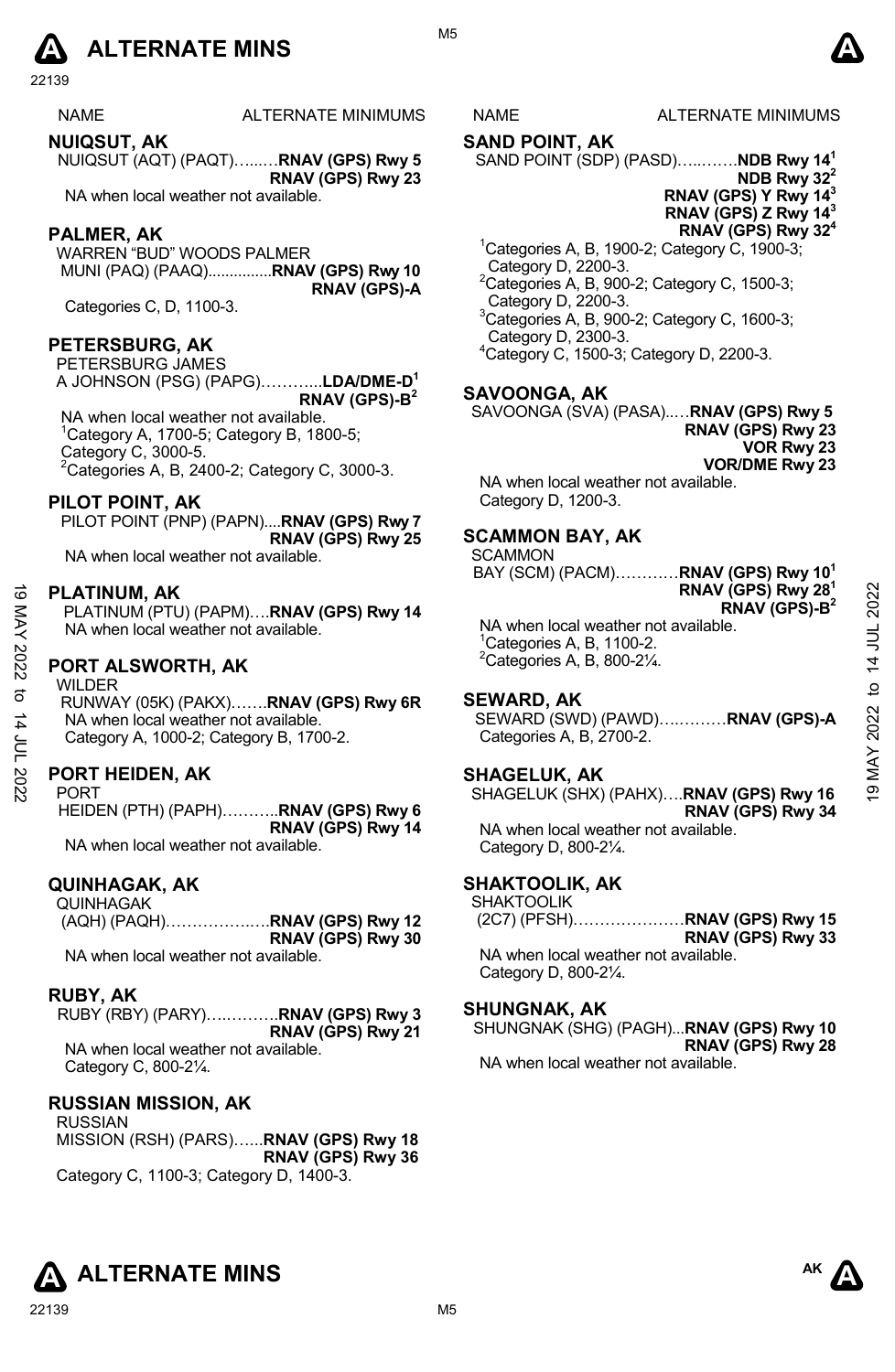

22139

**SITKA, AK**  SITKA ROCKY

GUTIERREZ (SIT) (PASI)……..**LOC/DME Rwy 111 RNAV (GPS) Rwy 1123 VOR/DME-A4**

1 Category D, 1800-3. <sup>2</sup> Category A, 1300-11⁄<sub>4</sub>; Category B, 1300-11⁄<sub>2</sub>; Category C, 1300-3; Category D, 1700-3.<br><sup>3</sup>NA when local weather not available.  $4$ Categories A, B, C, 800-2¼; Category D,1800-3.

#### **SLEETMUTE, AK**

SLEETMUTE (SLQ) (PASL)...**RNAV (GPS) Rwy 33**  NA when local weather not available.

#### **SOLDOTNA, AK**

SOLDOTNA (SXQ) (PASX)…….……...**NDB Rwy 71**

**NDB Rwy 251 RNAV (GPS) Rwy 72 RNAV (GPS) Rwy 252 VOR-A3**

NA when local weather not available.  $1$ Category C, 800-2 $\frac{1}{2}$ ; Category D, 900-2 $\frac{3}{4}$ .  $2^2$ Category D, 900-2 $\frac{3}{4}$ .  $3$ Categories A, B, 1000-2; Category C, 1000-2 $\frac{3}{4}$ ; Category D, 1000-3.

#### **SOUTH NAKNEK, AK**

| ಹ      | Category D, 1000-3.                                   |                                                  |              |
|--------|-------------------------------------------------------|--------------------------------------------------|--------------|
|        |                                                       | Categories C, D, 1100-3.                         | 202          |
| ⋚      | <b>SOUTH NAKNEK, AK</b>                               |                                                  |              |
| ≺      | <b>SOUTH NAKNEK</b>                                   | <b>TELLER, AK</b>                                |              |
|        |                                                       |                                                  | <b>UL 41</b> |
| 2022   | NR 2 (WSN) (PFWS)RNAV (GPS) Rwy 13                    | TELLER (TER) (PATA)RNAV (GPS) Rwy 8 <sup>1</sup> |              |
|        | RNAV (GPS) Rwy 31                                     | RNAV (GPS) Rwy 26 <sup>2</sup>                   |              |
| ನ      | NA when local weather not available                   | NA when local weather not available.             | ೆ            |
|        |                                                       | <sup>1</sup> Category C, 800-21/4.               |              |
|        |                                                       | $2$ Category C, 800-2 $\frac{3}{4}$ .            |              |
|        | <b>ST. GEORGE, AK</b>                                 |                                                  | 2022         |
| וחר 14 | ST. GEORGE (PBV) (PAPB)ILS or LOC RWY 11 <sup>1</sup> |                                                  |              |
|        | RNAV (GPS) RWY 11 <sup>2</sup>                        | <b>TOGIAK VILLAGE, AK</b>                        |              |
|        |                                                       |                                                  |              |
|        | $\overline{RNAV}$ (GPS)-D <sup>2</sup>                | TOGIAK (TOG) (PATG)RNAV (GPS) Rwy 3              | AN 61        |
|        | $\frac{1}{10}$ C Category A 200 2: Category R 000 2:  | RNAV (GPS) Rwy21                                 |              |

#### **ST. GEORGE, AK**

1 ILS, Category A, 800-2; Category B, 900-2; Category C, 900-2½; LOC, Category B, 900-2; Category C 900-2½.  $2$ Category B, 900-2; Category C, 900-2 $\frac{1}{2}$ .

#### **ST. MARY'S, AK**

ST. MARY'S (KSM) (PASM)………..…**LOC Rwy 17 RNAV (GPS) Rwy 17 RNAV (GPS) Rwy 35**  NA when local weather not available.

#### **ST. MICHAEL, AK**

ST. MICHAEL (SMK) (PAMK)...**RNAV (GPS) Rwy 2 RNAV (GPS) Rwy 20**  NA when local weather not available.

S NAME ALTERNATE MINIMUMS

#### **ST. PAUL ISLAND, AK**

ST. PAUL ISLAND (SNP) (PASN)……..…**ILS or LOC Rwy 361**

**LOC/DME BC Rwy 182 RNAV (GPS) Rwy 182 RNAV (GPS) Rwy 363**

1 LOC, Category D, 800-2¼.  $2$ Category D, 800-2 $\frac{1}{4}$ . 3 Category C, 800-2¼; Category D, 800-2½.

#### **TALKEETNA, AK**

TALKEETNA (TKA) (PATK)……...…….**NDB Rwy 11 RNAV (GPS) Rwy 1 RNAV (GPS) Rwy 1923** 

**VOR Rwy 13**

 **VOR/DME Rwy 7**

**VOR-A2**

1 Categories A, B, 1000-2; Category C, 1000-2¾; Category D, 1000-3.  $2$ Category D, 900-2 $\frac{3}{4}$ .

<sup>3</sup>NA when local weather not available.

#### **TANANA, AK**

RALPH M CALHOUN MEML (TAL) (PATA).……...…**RNAV (GPS) Rwy 7** 

#### **TELLER, AK**

#### **TOGIAK VILLAGE, AK**

TOGIAK (TOG) (PATG).…........**RNAV (GPS) Rwy 3 RNAV (GPS) Rwy21** 

Category D, 800-2½.

#### **TOKSOOK BAY, AK TOKSOOK**

BAY (OOK) (PAOO)…….……**RNAV (GPS) Rwy 34**  NA when local weather not available.

#### **UNALAKLEET, AK**

| UNALAKLEET (UNK) (PAUN)LOC Rwy 15               |                     |
|-------------------------------------------------|---------------------|
|                                                 | RNAV (GPS) Rwy 33   |
|                                                 | <b>RNAV (GPS)-A</b> |
| Category D, 900-2 <sup>3</sup> / <sub>4</sub> . |                     |

#### **UNALASKA, AK**

UNALASKA (DUT) (PADU)………………….**NDB-A1 RNAV (GPS)-B2**  NA when local weather not available. <sup>1</sup>Categories A, B, 2900-2; Categories C, D, 2900-3.  $2$ Categories A, B, 2000-3; Category C, 2300-3, Category D, 2500-3.